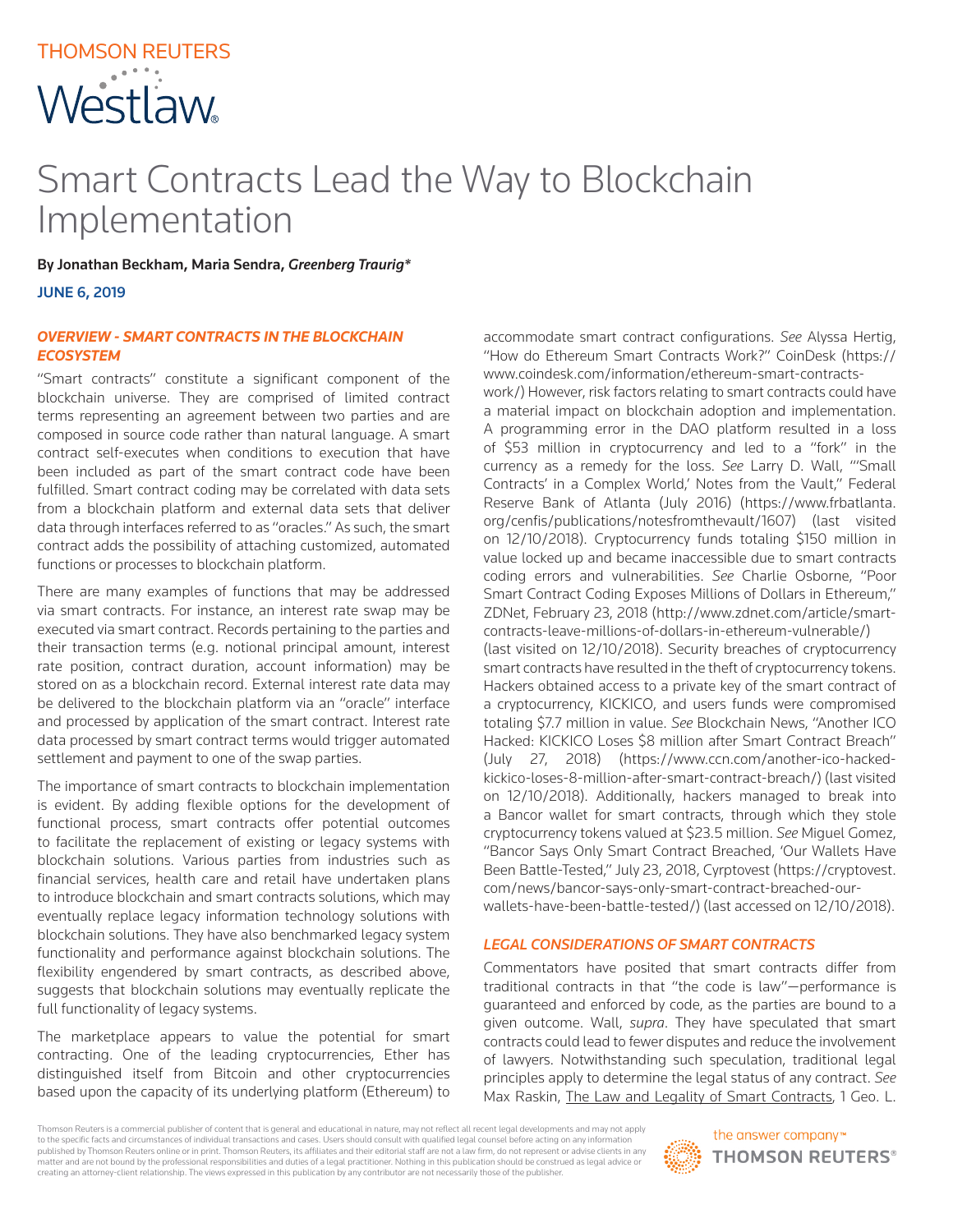Tech. Rev. 305, 308 (2017). These principles are generally determined based upon applicable state statutes and common law precedent, and involve considerations relating to formation, consideration, interpretation, performance, modification, breach and remedy. Smart contracts are no exception. Their evaluation from a legal perspective, however, requires nuanced consideration. For instance, in some cases, smart contracts may be accompanied by, and constitute the implementation of, an actual, natural-language contract – the accuracy of smart contract coding may be a factor for interpretation. In other cases, a smart contract may function as a stand-alone contract comprised exclusively of computer code.

# *TREATMENT OF ELECTRONIC CONTRACTS*

Precedent exists for laws applicable to "digital" contracts. As natural language contracts evolved to include electronic copies, electronic signatures and other facets of the digital age, laws have been updated and interpreted to address this evolution.

The Uniform Electronic Transactions Act (UETA), a model law intended to harmonize rules governing electronic commerce transactions, has been adopted by 47 states (with modification). *See* Uniform Law Comm'n, "Electronic Transactions Act Summary," 2017 ("UETA Summary") (http://www.uniformlaws.org/ActSummary. aspx?title=Electronic%20Transactions%20Act) (last visited on 12/10/2018). UETA governs the validity of electronic signatures and grants legally binding status to electronic records and signatures, ensuring the enforceability of electronic transactions. UETA Summary, *supra*. UETA and its federal corollary, the Electronic Signatures in Global and National Commerce Act ("E-SIGN") validate the use of electronic records and signatures in place of physical documents.

Additional considerations arise with respect to smart contracts. Smart contracts, as discussed above, do not just involve electronic signatures, but involve (a) a cryptographic process to initiate the smart contract that connotes consent or signature to contract, and (b) access for each party to an executable software program, sometimes in place of written, natural language contract terms.

# *RECENTLY ENACTED STATE LAWS ADDRESSING SMART CONTRACTS*

• Arizona enacted HB 2417 (amending the Arizona Electronic Transactions Act ("ETA")) into law in March of 2017. HB 2417, 53rd Leg., 1st Session (2017) (adding Article 5 to Chapter 26, Title 44 of the Arizona Code). The provision provides that signatures, records and contracts secured by a party through blockchain technology will be recognized as part of the ETA governing electronic transactions. The provision ensures that blockchain and smart contracts transactions will be recognized as valid and enforceable transactions. Finally, the provision provides that securing information on a blockchain will not change ownership of such information nor change its character, as personal information or otherwise, by its having been secured on a blockchain.

- Arkansas enacted HB 1944 on April 16, 2019. Similar to Arkansas' legislation described above. HB 1944 addresses signatures, records and contracts secured by a party through blockchain technology, and provides generally that such records and contracts will be recognized as valid and enforceable transactions. In addition, HB 1944 defines a smart contract only as a contract that runs on a blockchain or shared and replicated ledger.
- California enacted SB838, amending the California Corporations Code so that privately held corporations can amend or adopt articles of incorporation that authorize the use of blockchain technology to record and track the issuance and transfer of share certificates.
- Delaware enacted amendments to Delaware General Corporation Law ("DGCL") in July of 2017. SB 69 added amendments to DGCL Sections 219, 224 and 232 and related provisions are intended to provide specific statutory authority for Delaware corporations to use networks of electronic databases (e.g. blockchain) for the creation and maintenance of corporate records. This permits the use of blockchain databases for maintaining a share ledger and for transmitting electronic [shareholder] notices pursuant to various DGCL provision. The provision does not address the use of blockchain for transactions other than for shareholder notices and share ledger recordkeeping. The blockchain ledger must be capable of being used to fulfill certain applicable requirements under the DGCL, such as printing the ledger.
- Nevada enacted Senate Bill 398 in June 2017, amending Nevada's Uniform Electronic Transactions Act so that a smart contract, record or signature created, stored or verified on a blockchain (a) may be enforceable or given legal effect, and (b) may be admitted as evidence. Additionally, a blockchain record shall satisfy any writing or signature requirement under the UETA or otherwise. The bill includes limitations on the use of blockchain to satisfy laws requiring records in a prescribed format or requiring notice for certain purposes, such as certain defaults, recalls or terminations. Finally, the Nevada legislation prohibits local governments from (i) imposing taxes or fees on the use of a blockchain or smart contract; (ii) requiring a certificate, license, or permit from such government to use a blockchain; or (iii) imposing any other requirement relating to the use of blockchain.
- North Dakota enacted House Bill 1045 in April 2019, amending North Dakota's Electronic Transactions Code. HB 1045 addresses signatures and records secured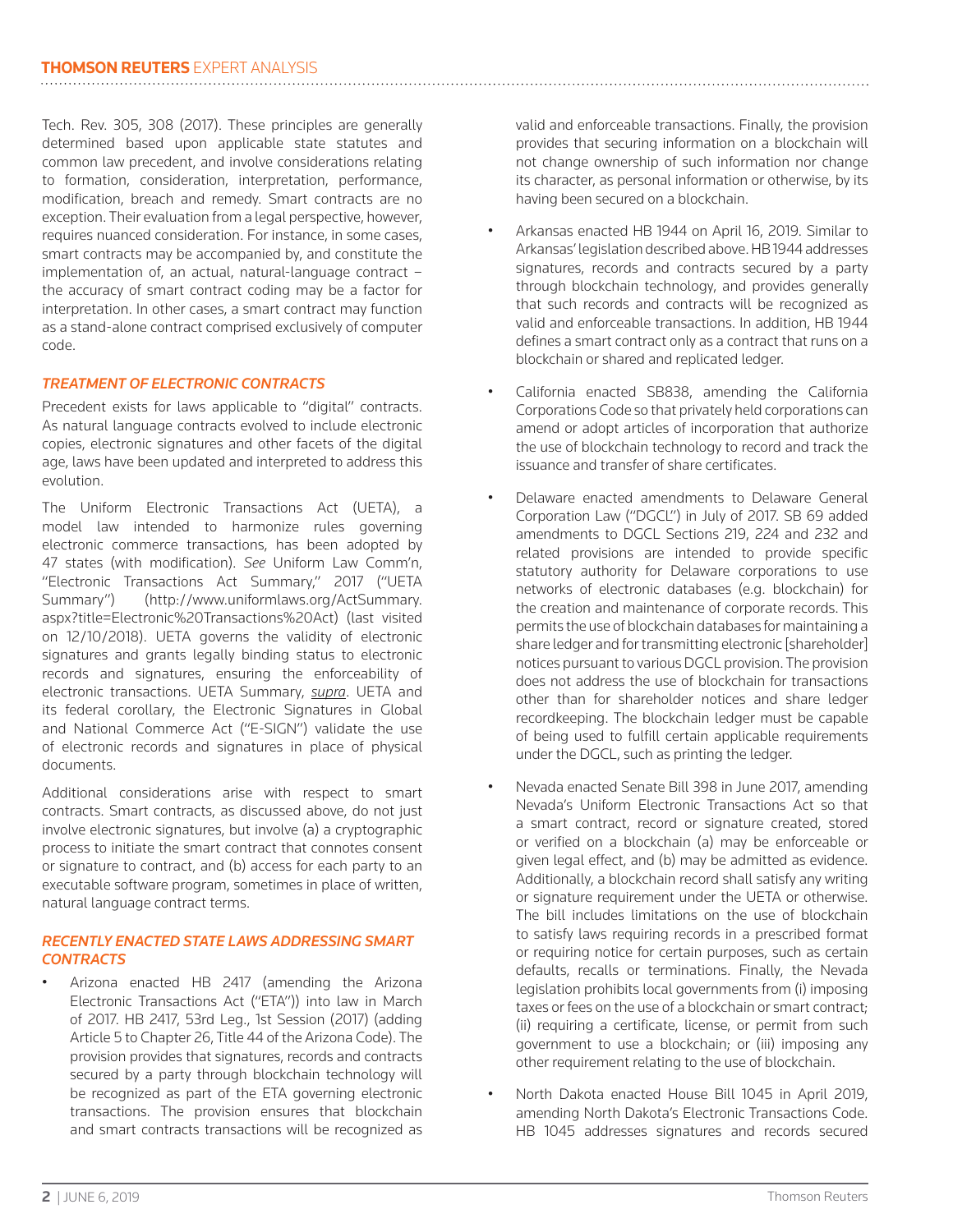through blockchain technology, treating them as electronic signatures and records that may not be denied legal effect or enforceability based upon their electronic form. Additionally, HB 1045 provides that a contract may not be denied effect or enforceability because it contains a smart contract term, defined as a program run on a distributed, decentralized, shared and replicated ledger. The statute defines blockchain technology as "distributed ledger technology that . . . is immutable, and auditable and provides an uncensored truth." • Ohio enacted Senate Bill 220 in November 2018, amending Ohio's Uniform Electronic Transactions Act so that a signature that is secured through blockchain technology will be considered to be in an electronic form and to constitute an electronic signature.

- Tennessee enacted Senate Bill 1662 in March 2018, amending Tennessee Code Title 47, Chapter 10, Tennessee's Uniform Electronic Transactions Act, The provisions provide that signatures, records and contracts secured by a party through blockchain technology will be deemed to constitute electronic signature and electronic record, which may be given effect in accordance with other UETA provisions based upon the context and surrounding circumstances of electronic signature or record. The legislation further provides that contracts may not be denied legal effect, validity or enforceability because they contain smart contract terms.
- Vermont implemented 12 V.S.A. § 1913 in 2016, addressing the authentication of blockchain records for evidentiary purposes. A blockchain record must be accompanied by a declaration, made under oath, certifying as to information relating to the time of recordation and retrieval of the record, and to the creation and maintenance of the record.
- Wyoming enacted House Bill 101 in March 2018, authorizing corporations to use blockchain to create, record and store corporate records. HB 101 updates the Wyoming Business Corporations Act to authorize the creation and use of blockchain technology for (i) the purpose of storing records, (ii) the use of private keys and a digital address to identify and provide notices to a corporation's shareholder, and (iii) the acceptance of shareholder votes delivered by electronic signature.

#### *UNIQUE LEGAL ISSUES RELATING TO SMART CONTRACTS*

In order to facilitate the adoption and use of blockchain and smart contracts, programmers and blockchain-as-a-service vendors confront an opportunity to develop standards, protocols and controls that could be useful for the formation, interpretation and enforcement of smart contracts. *See* Reggie O'Shields, "Smart Contracts: Legal Agreements for the Blockchain," 21 N.C. Banking Institute 177 (2017); *and*

Josh Stark, "Making Sense of Blockchain Smart Contracts," June 4, 2016 (https://www.coindesk.com/making-sensesmart-contracts/) (last visited on 02/28/2018). Such standards, protocols and controls will be shaped by, and in turn will shape, laws and regulations governing smart contracting. Given that blockchain and smart contracts laws are in their nascent stages, below is a discussion on legal considerations relating to smart contracts that may require attention, whether from state legislatures or smart contract parties as they license and procure services from blockchainas-a-service vendors.

# *1. Contract Formation*

A web of statutory codes and common law cases dictate whether a contract, electronic or otherwise, constitutes an enforceable agreement. Enforceable contracts generally require notice of applicable contract terms, mutual assent (offer and acceptance) and consideration.

- **Scope of the Parties' Agreement.** Various state laws require certain contracts to be in writing pursuant to a statute of frauds requirement. Otherwise, a contract that is not in writing can be enforced based upon one party's reliance on a commitment made by the other, or the parties' course of conduct. Terms of a natural language contract relating to a transaction that is governed by a smart contract may conflict with the smart contract. The parties may intend for the natural language contract to govern in case of a conflict; however, traditional legal principles do not appear to grant precedence of one form of contract over the other.
- **Contract terms notice requirement.** Whether electronic contract terms constitute sufficient notice of contract terms has been addressed in the context of shrink wrap licenses. *See* O'Shields, "Smart Contracts," *supra* 186- 187. Contract terms must be conspicuously available to contracting parties. This may include requiring a party of click on an "agree" button and an express warning to a party that continuing with the transaction would bind that party to the contract. While various states are now implementing legislation confirming the enforceability of smart contract as a form of electronic signatures, such provisions have not typically addressed the manner in which contracting parties receive notice of smart contract terms. What constitutes conspicuous notice in the context of blockchain and smart contracts is to be determined.
- **Mutual Assent.** Based upon state legislation highlighted above relating to smart contracts, a party's consent may be evidenced by its submission of public and private key information. A signature must be "secured" through blockchain technology. Future legislation and/or contracting protocols might consider additional standards and protocols for authenticating signatures. Protocols for agency representation, notarization, and other elements relating to contract assent require consideration—the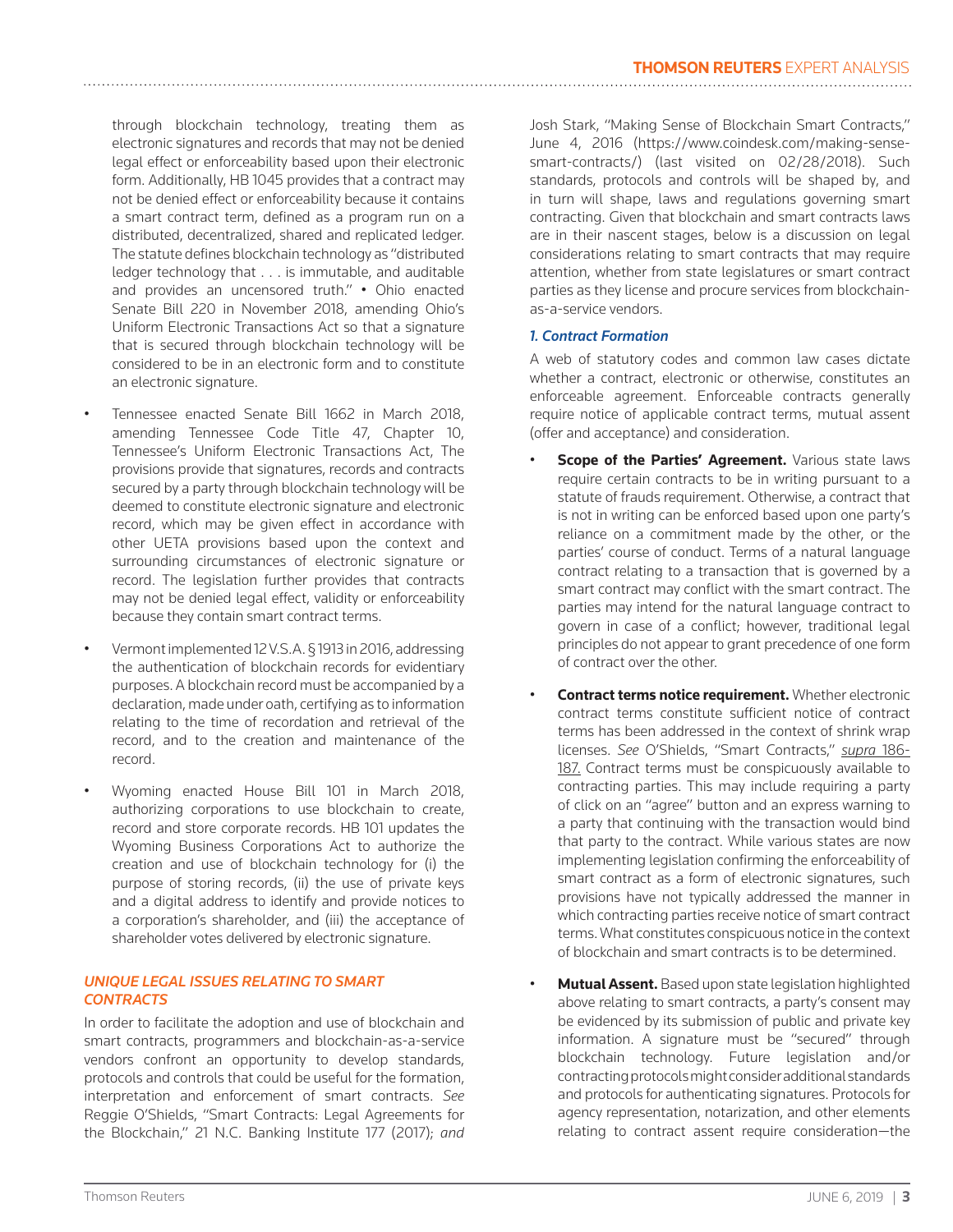development cryptographic, consensus-based processes for agents, notaries and execution of documents could be useful. A blockchain consortium, R3, has introduced methods for notarization of smart contracts. Additionally, the Nebraska legislature has introduced legislation authorizing digital notarization for distributed ledger solutions.

**Statute of Frauds.** Legislatures have recognized electronic contracts and now smart contracts secured on a blockchain as sufficiently reduced to tangible form for the purpose of satisfying the statute of frauds. Uniform protocols, statutes and regulations expressly relating to acceptable methods of setting forth a smart contract in "tangible" form, for evidentiary or other purposes, warrant consideration. Protocols could require natural language translations of or addendums to smart contracts.

## *2. Interpretation, Performance and Termination of Smart Contracts*

Blockchain records and smart contracts are typically intended to be immutable. However, from time to time, circumstances may arise, whether pursuant to a dispute, error, judgment or order, or the agreement of the parties, for which a smart contract or blockchain record may require amendment, modification, rescission or termination.

- **Defenses to Enforcement.** A party may arque a number of defenses to the enforceability of a contract, to include mistake, misrepresentation, duress, violation, unconscionability and illegality. Some commentators have suggested that smart contracts are less prone to ambiguity since programming languages recognize fewer terms than humans. *See* Raskin, "Law and Legality of Smart Contracts," *supra* at 324. However, smart contracts may require translation from executable language to natural language and vice versa. Smart contracts must be capable of remedy based upon the foregoing defenses. The parties should consider risks associated with smart contract coding and translations of code to and from natural language. Additionally, lawmakers and the parties might anticipate the need to configure possible mechanisms to unwind or reverse a smart contract.
- **Smart contract errors.** Smart contracts may contain costly mistakes or errors that do not reflect the intent of the parties, and/or that reflect the input of erroneous data, the application of erroneous logic to a calculation, or premature execution of an automated function. The parties might consider protocol and governance mechanisms for correcting or replacing code and/or reversing or offsetting executed transactions.
- **Performance.** While courts may recognize partial performance or substantial performance of an obligation as constituting satisfaction of a party's obligations, an

executable computer program may not recognize this result. A smart contract must follow a binary calculation to determine whether criteria has been satisfied. Modification of the outcome of the execution of a smart contract may be required from time to time based upon the application of legal principles.

• **Bankruptcy / Insolvency; Early Termination.** A smart contract may constitute an executory contract for bankruptcy purposes. As such, a smart contract may be subject to termination by a debtor in accordance with applicable bankruptcy or insolvency rules. Additionally, a contractual obligation pertaining to a smart contract may be terminated in accordance with applicable contract terms due to a material breach or other early termination right. The parties may consider protocols, further described below, relating to early termination.

# *CFTC AND SEC CONSIDERATION OF SMART CONTRACTS RISKS AND LIABILITIES*

Smart contract applications may have a nexus to blockchain and other platforms utilized for trading or investment purposes. In 2018, the Commodities and Futures Trading Commission released its "Primer on Smart Contracts." See Lab CFTC, A Primer on Smart Contracts, dated November 27, 2018 (https://www.cftc.gov/sites/default/ files/2018-11/LabCFTC\_PrimerSmartContracts112718.pdf) (the "CFTC Primer"). The CFTC Primer considers that a smart contract application used by an entity registered with the CFTC may constitute a product subject to CFTC jurisdiction. The CFTC Primer elaborates on prohibited activities for such contracts, and provides an overview of operational, technical and cybersecurity risks for smart contracts, as well as certain means by which smart contracts may be utilized or exploited to engage in fraud and manipulation The CFTC suggests that the development of governance standards as a means to combats risks and problems associated with smart contracts.

Recently, a CFTC Commissioner commented on the hypothetical application of the Commodities Exchange Act to smart code developers. Remarks of Commissioner Brian Quintenz, 38th Annual GITEX Technology Week Conference (October 16, 2018) (https://www.cftc.gov/PressRoom/ SpeechesTestimony/opaquintenz16). Commissioner Quintenz, in addressing how regulators apply existing legal paradigms to novel technologies not contemplated when those laws were adopted, considered who might who might be responsible for ensuring that activity on the blockchain complies with the law. He evaluated the potential liability of blockchain core developers, users and miners, and ultimately concluded that smart contract code developers who might reasonably foresee violations of CFTC regulations stemming from smart contract usage may be construed as "aiding and abetting" such violations.

The Securities Exchange Commission has addressed the applicability of registration requirements to a smart